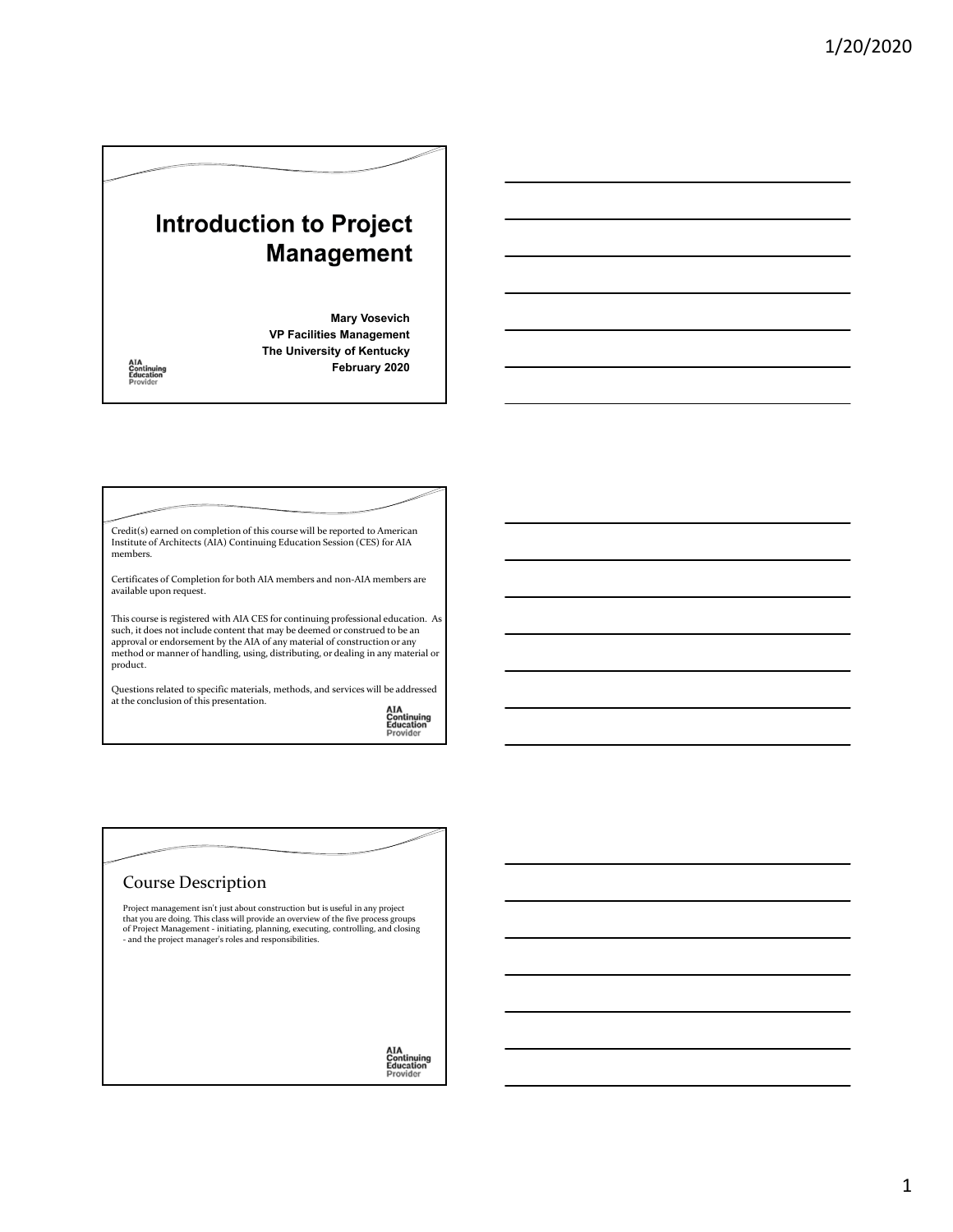### Learning Objectives

Learning Objective 1: Learn the five process groups of project management.

Learning Objective 2: Learn the project manager's roles and responsibilities.

Learning Objective 3: Learn the application of knowledge, skills, tools, and techniques to project activities.

Learning Objective 4: Learn how project management brings a unique focus shaped by goals.

**AIA<br>Continuing<br>Education**<br>Provider

*"Project management is the planning, organizing, directing, and controlling of company resources for a relatively short-term objective that has been established to complete specific goals and objectives."*

Eric Verzuh, *The Fast Forward MBA in Project Management*



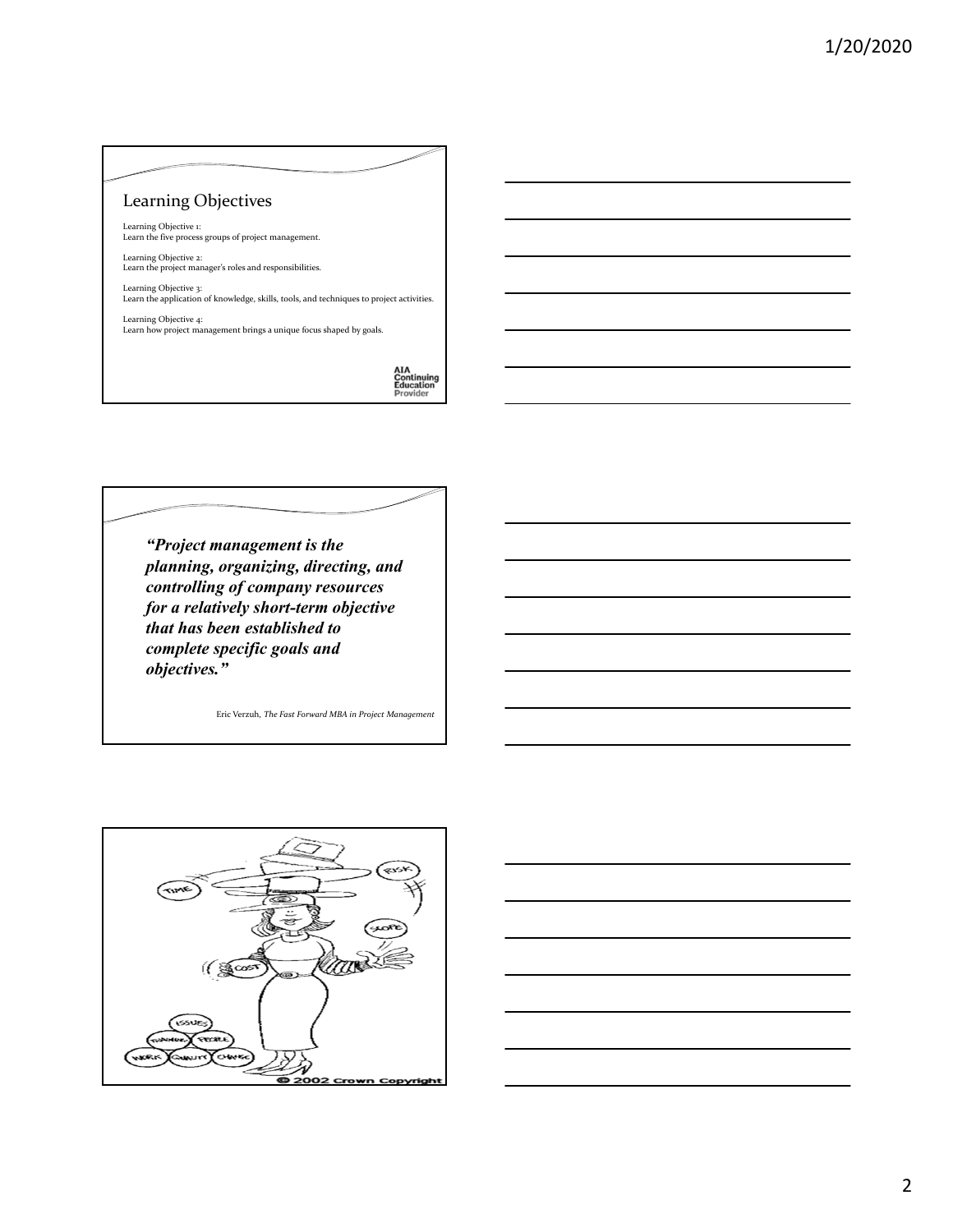## **Five Essential Factors**

1. Agreement among the project team, customer and management on the goals of the project

2. A plan that shows an overall path and clear responsibilities that will be used to measure progress during the project

3. Constant effective communication among everyone involved in the project

- 4. A controlled scope
- 5. Management support

## **Five Process Groups**

- 1. Initiating‐ Casting the vision
- 2. Planning
- 3. Executing
- 4. Monitoring and Controlling
- 5. Closing

Jary 20, 2020

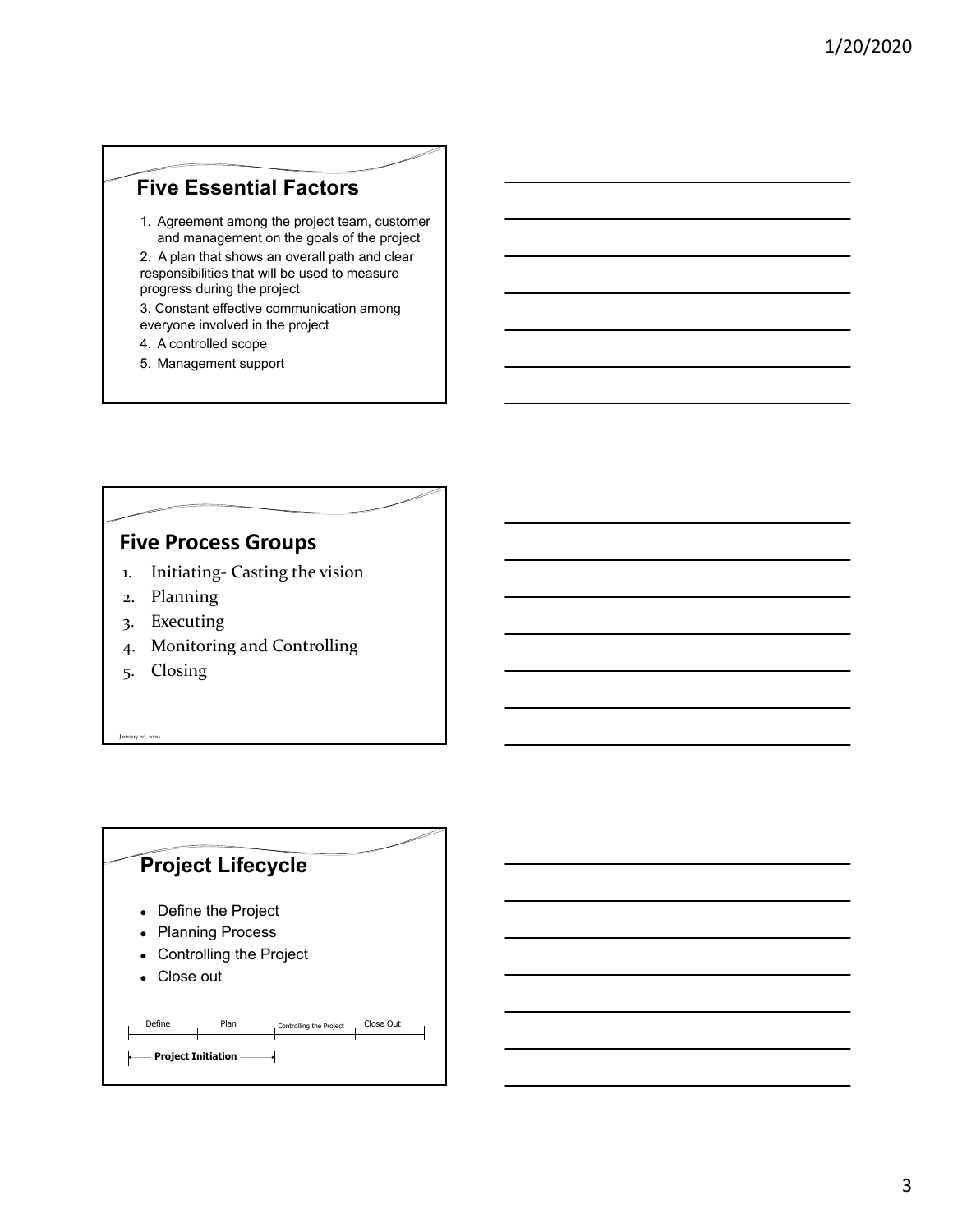## **Define the Project**

- **Identify stakeholders** (*They are the heart of a successful project)*
	- Project Manager (define, plan, control and lead the project)
	- Project team (have skills & efforts to perform tasks)
	- Sponsor (Authority, guidance, and project priority)
	- Customer (Product requirements, funding)
	- Functional Management (policy and resources)
- **Make the Rules**

## **Planning the Project**

- Product Description
	- What measurable effect or product will we have at the end of the project?
- Purpose Statement Why are we doing this?
- Assumptions
	- What are you assuming to be true?
- Scope Statement
- In the active voice, state the scope of the project
- List major deliverables
	- List major deliverables

#### **Planning (continued)**

- Quantifiable objectives
	- Measurable criteria for success
- Budget and time constraints Include answers to: How fixed is the budget? How was the deadline determined? How far over budget, or how late can we be and still be successful? Do we know enough to produce reliable estimates?
- Stakeholders
- Who are the customers? Who does this project impact? Who are the decision makers? Who has the resources to get the project?
- Organizational Chain of Command Who approves the project assessment? What is the selection criteria of the different project approaches? What process will lead to an approved project assessment statement?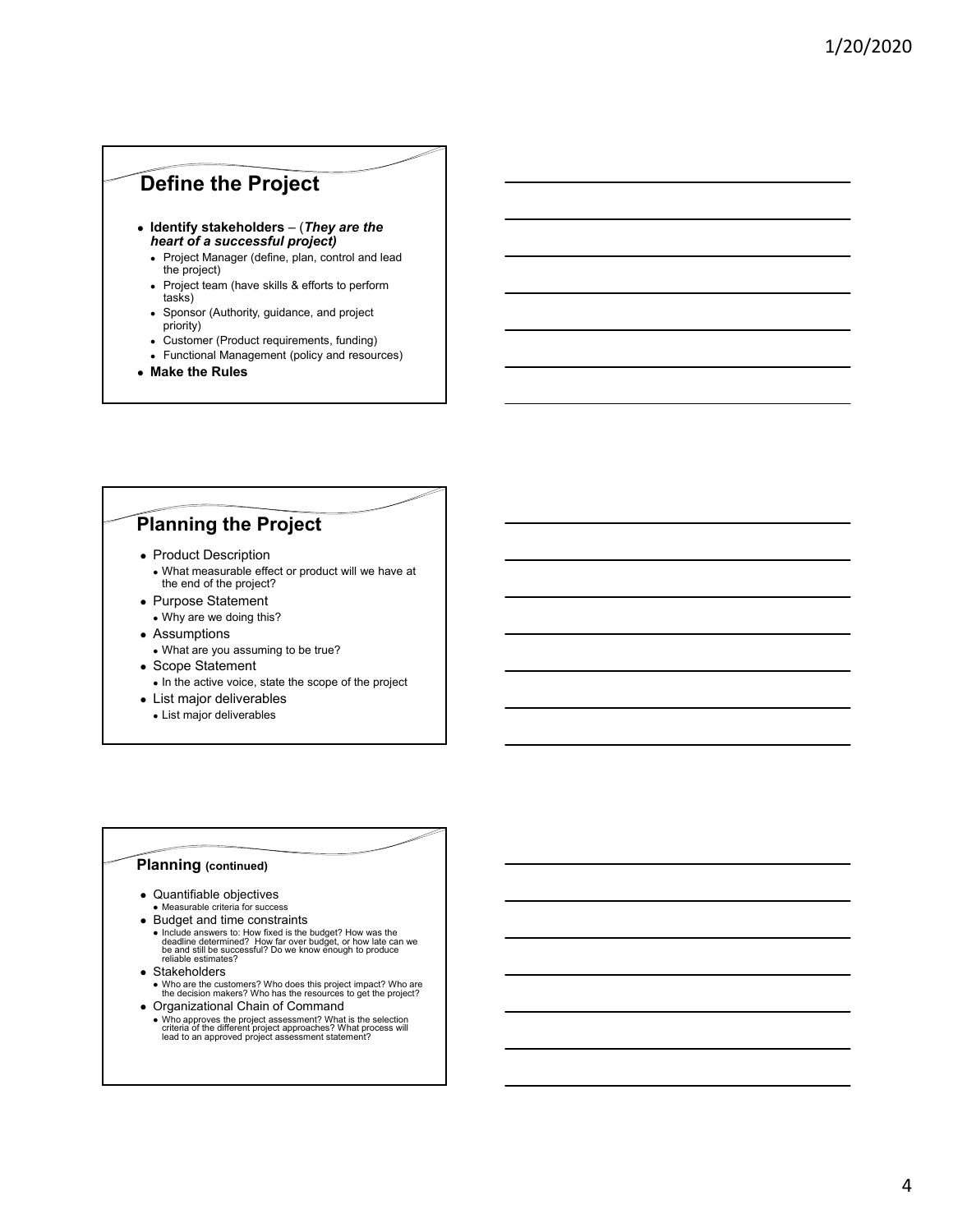# **Planning – Risk Management**

- $\bullet$  Identify the risks
- Develop a response strategy
- Control the risk
- Ongoing risk assessment

## **Planning – Work Breakdown Structure**

- Provides a detailed illustration of the project
- Monitors progress
- Creates accurate cost and schedule estimates
- Builds a project team
- Critical path

## **Planning – Scheduling and Estimating**

- Create the project definition
- Develop a risk management strategy and quality plan
- Build a work breakdown structure (phases of project and tasks of the phases)
- Critical path
- Identify task relationships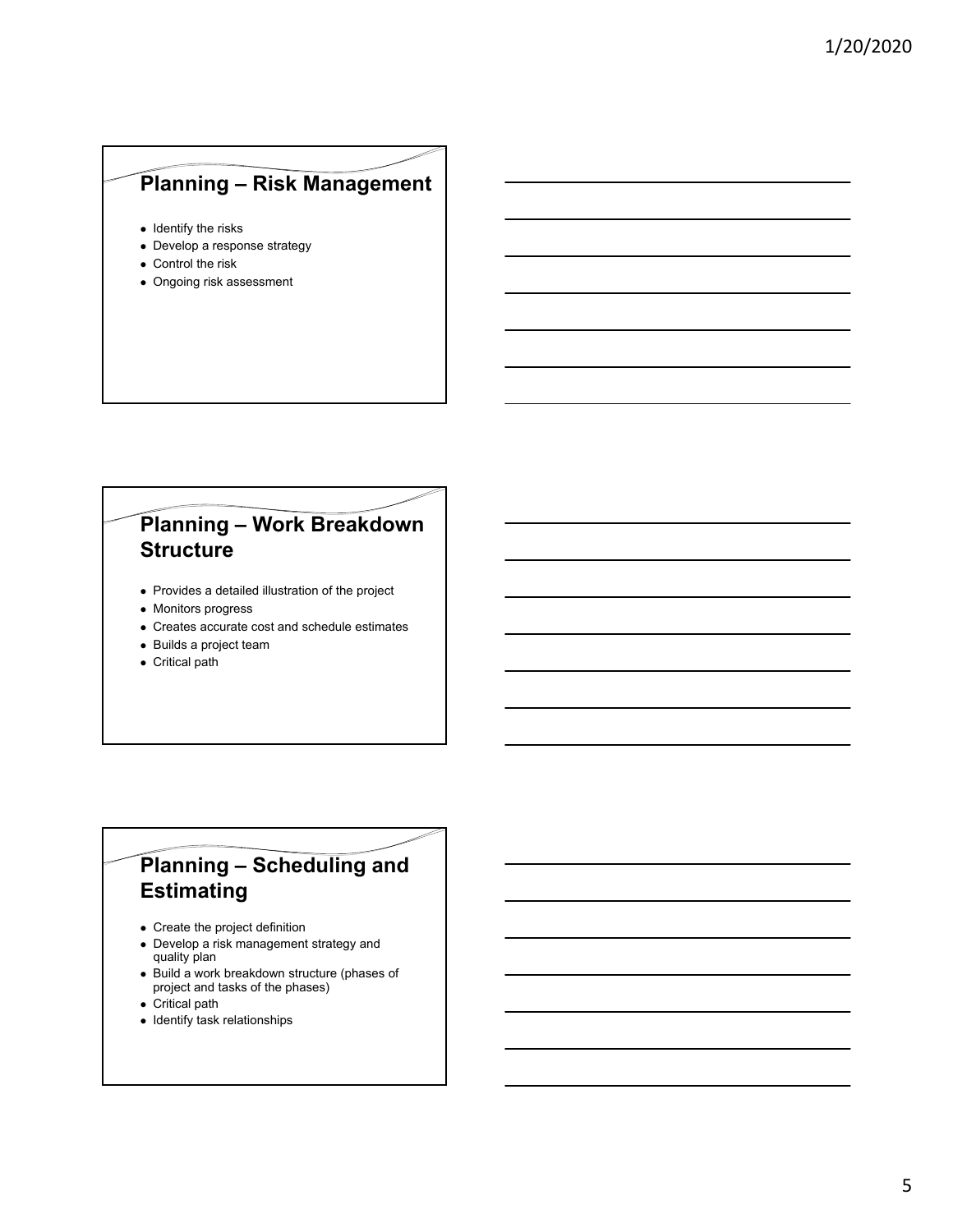### **Planning – Scheduling and Estimating (continued)**

- Estimate tasks
- Calculate the initial schedule
- Assign and level resources
- Critical path

## **Chronology of Poor Planning**

- Project initiation
- Wild enthusiasm
- Disillusionment
- Chaos
- Search for the guilty
- Punishment of the innocent
- Promotion of the non-participants
- Definition of the requirements

Jane Betterton, Instructor, UNM Continuing Education Project Mgmt

### **Controlling the Project**

- Make task assignments clear
- Plan individual status meetings
- Put the meetings on the calendar
- Have a kick-off meeting
- Have regular project status meetings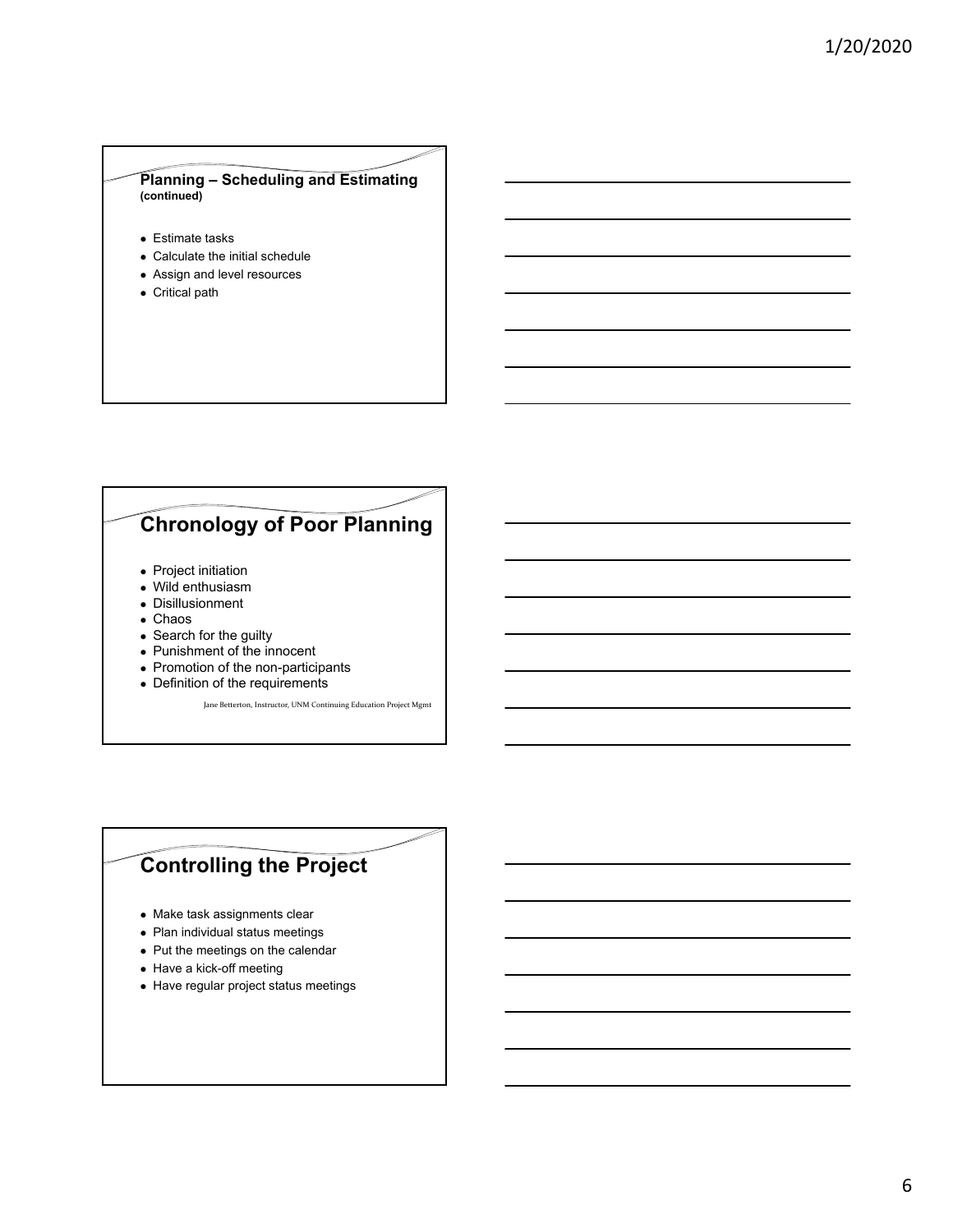# **Project Close Out**

- Post project review agenda and guidelines
- Post project review report (including financial status)
- Client satisfaction assessment
- Project history file guidelines • Project summary report

**Project Management at Work** 

### **Project Management (Deliverables by Project Phase)**

#### **1. Define the Project**

- a. Charter
- b. Statement of work
- c. Responsibility matrix
- d. Communication plan
- e. Order of magnitude estimating guidelines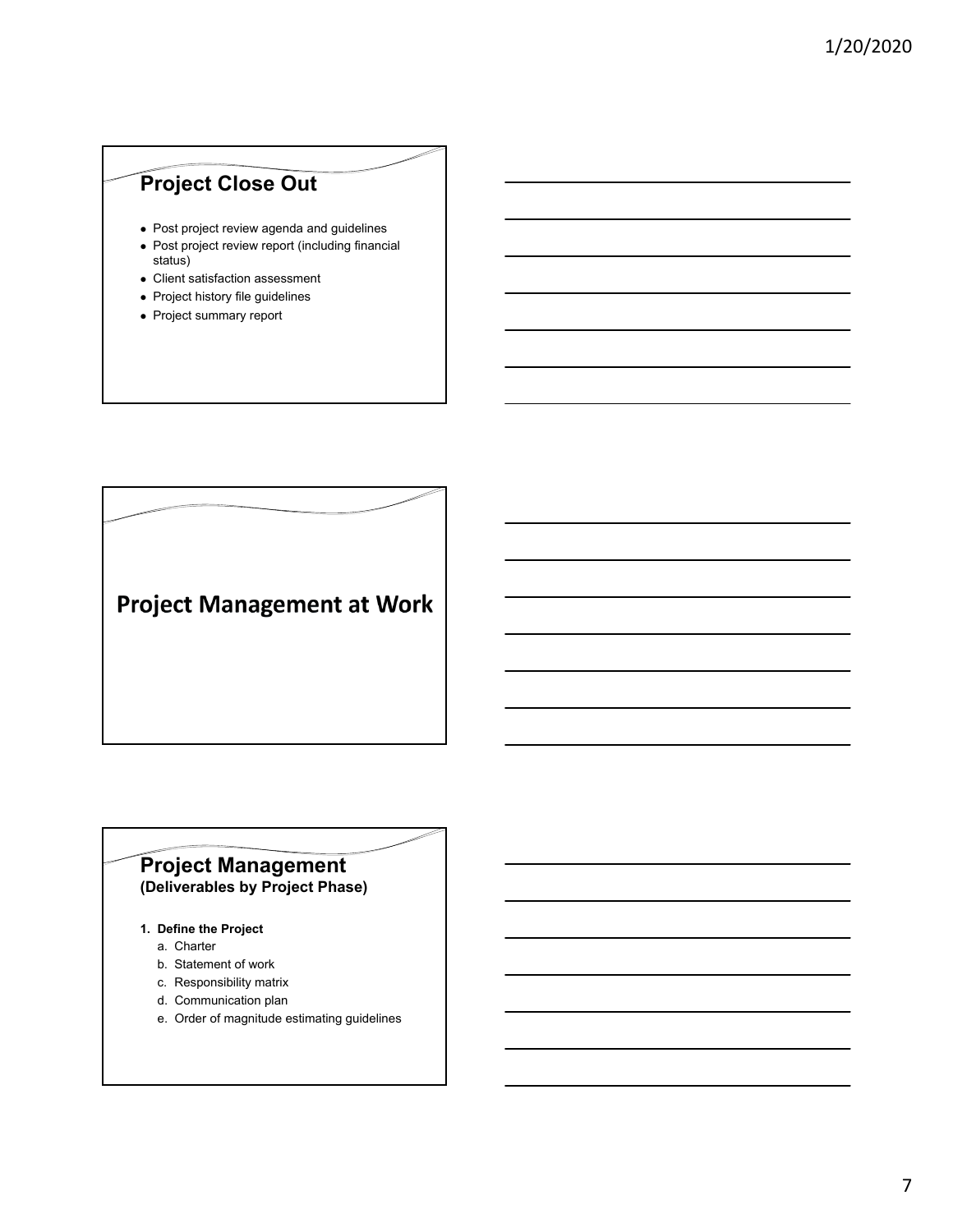## **Customer Database Course Scenario**

You work at the Physical Plant Department of a large University. Your department is responsible for the operation and maintenance of all University facilities including building, grounds, landscaping, vehicles, utilities, and custodial services. The department employs about 500 employees who are responsible for more than six million square feet of interior space and 680 acres of land.

Currently, detailed customer information is known only by the area maintenance shops and other division managers and supervisors.

#### **Customer Database Course Scenario (continued)**

Different divisions of the Physical Plant Department are interested in this new customer information. The Engineering and Construction Division needs to forecast future construction and expansion needs; Maintenance and Planning and Environmental Services divisions need to forecast staffing needs; Finance & Services would like a more accurate forecast on future revenues and expenditures, and the director and associate directors want to monitor customer service responses more closely in order to improve customer satisfaction ratings.

The director would like a detailed project plan on how you will collect, collate, and analyze this new information. The information is needed within three months. You have one month to define the plan and have the plan approved.

#### **Customer Database Course Scenario (continued)**

For each customer, the director would like the following information:

- 1. Department name
- 2. Department size
- 3. Contact name
- 4. Buildings and spaces to be maintained and maintenance zone to which assigned
- 5. Type of facility
- 6. Building Condition (standardized)
- 7. Special Conditions/potential issues
- 8. Customer satisfaction rating
- 9. Projected volume of business for next year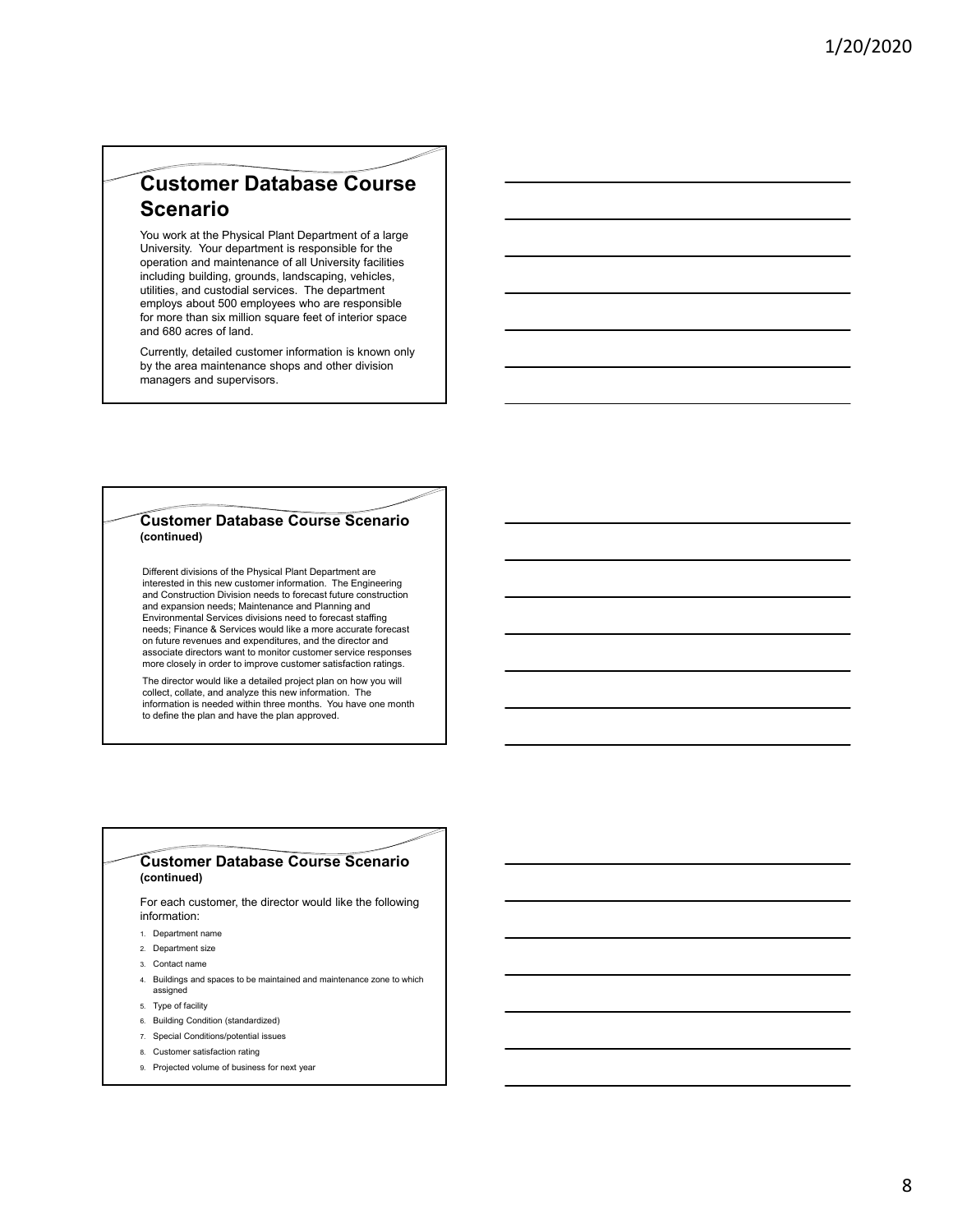### **Assumptions**

**(What are you assuming to be true?)**

- Staff available to do the work and follow-up
- Data must be available in electronic format for analysis
- Managers and Service Call Coordinators have the information and will cooperate.

## **Product Description**

**(What measurable effect or product will we have at the end of the project?)**

A database designed and implemented on departmental network, documenting customer information through Microsoft Access.

## **Purpose Statement**

**(Why are we doing this?)**

The director has identified the need for enhancing customer service at campus level and within the department for improved response and customer service.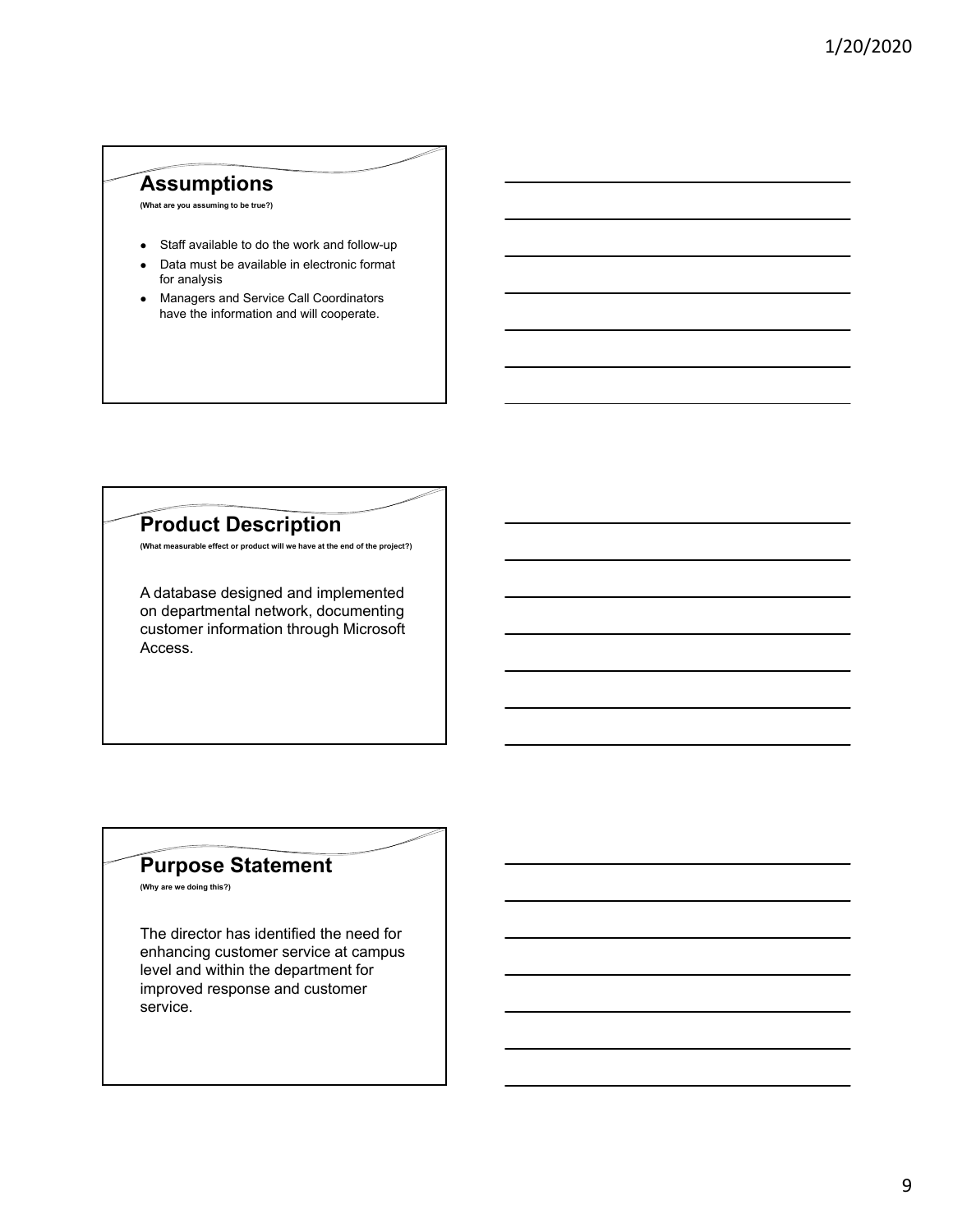### **Scope Statement**

**(In the active voice, state the scope of the project, including what is not part of this project when appropriate)**

- Collect existing customer information from coordinators and managers and design/implement a central departmental database to house customer information based on input from service call coordinators, finance, and work control (work order records)
- This project provides basic reports for customer information. Customized reports for individual divisions will be evaluated in the next phase.

## **Organizational Chain of Command**

**(Who approves the project assessment, what is the selection criteria of the different project approaches, what process will lead to an approved project assessment statement?)**

- Director approves project assessment before project begins
- Changes are requested through the project manager and,
	- If changes do not impact schedule, project manager approves,
	- If changes impact the schedule, the director's approval is required

### **Stakeholders**

**(Who are the customers, who does the project impact, who are the decision makers, who has the resources to get the project?)**

- **External**
	- Customers, suppliers, University administration
- **Internal**
	- Director
	- Associate Directors
	- Maintenance and Environmental Services managers/supervisors
	- Service Call Coordinators/customer support staff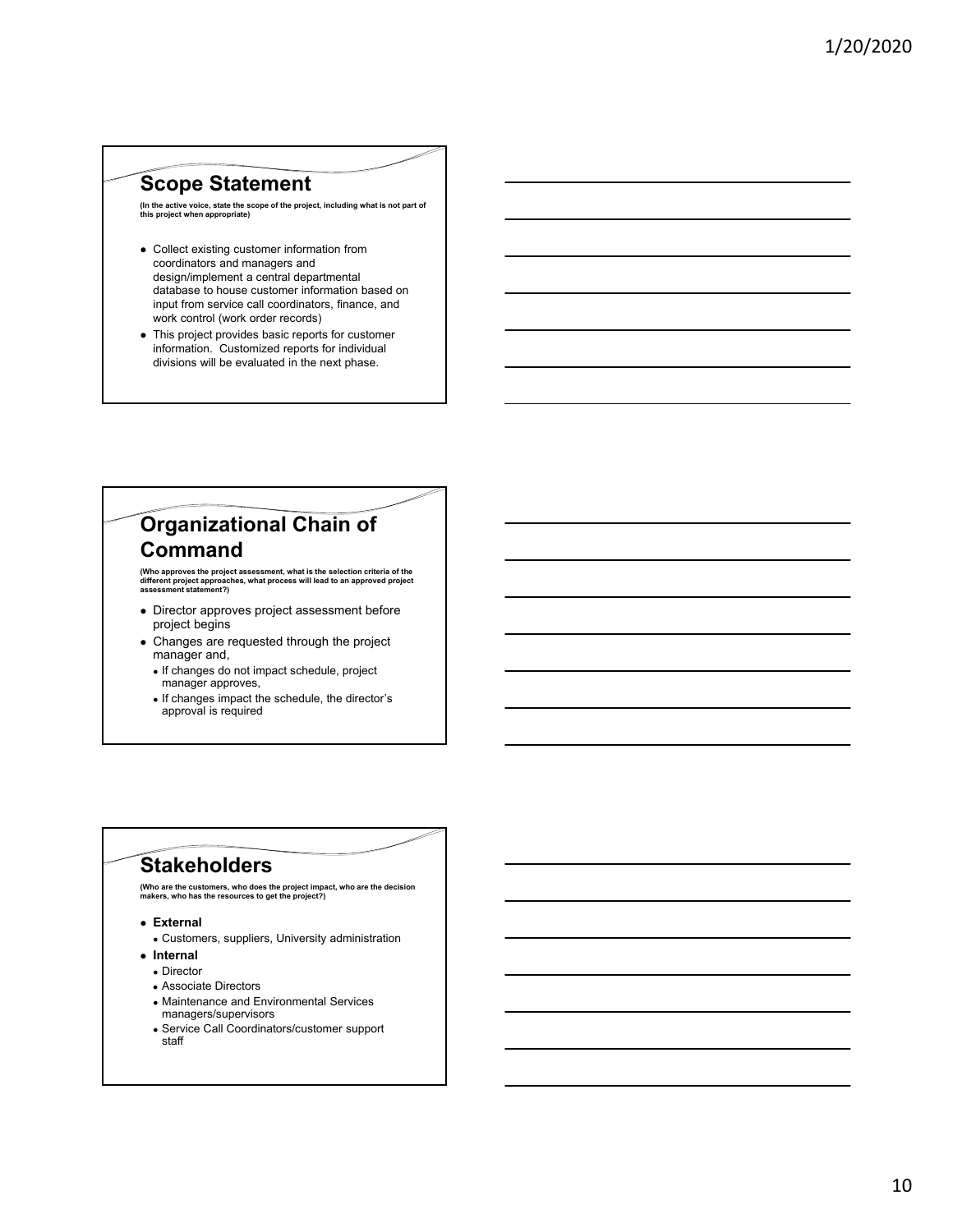|                                           | Directo | Project<br>Manager<br>(Administrative<br>Coordinator | Manager/Staff<br>⊐ | and Admin<br>옴<br>Finance | Maintenance<br>Planning<br>옭<br>$\infty$ | Office Manage | Service<br>Coordinators<br>Call | Area<br>Managers |
|-------------------------------------------|---------|------------------------------------------------------|--------------------|---------------------------|------------------------------------------|---------------|---------------------------------|------------------|
| Project plan defined                      | I. R.S  | Rp                                                   | P.1                | P.1                       | P.1                                      | I.P           | I                               | ı                |
| Data requirements<br>defined              | I. R. S | Rp, R                                                | P. I.<br>R         | P                         | P                                        | P             |                                 |                  |
| Collection procedures<br>defined          |         |                                                      |                    |                           |                                          |               |                                 |                  |
| Data collected                            |         |                                                      |                    |                           |                                          |               |                                 |                  |
| Database prototype built                  |         |                                                      |                    |                           |                                          |               |                                 |                  |
| Database prototype<br>tested              |         |                                                      |                    |                           |                                          |               |                                 |                  |
| Prototype approved                        |         |                                                      |                    |                           |                                          |               |                                 |                  |
| Database training<br>requirements defined |         |                                                      |                    |                           |                                          |               |                                 |                  |
| Database entry<br>completed               |         |                                                      |                    |                           |                                          |               |                                 |                  |
| Database On-line                          |         |                                                      |                    |                           |                                          |               |                                 |                  |



|                                                   | Director | Project Manager<br>Coordinator<br>Administrative | IT Manager | Admin<br>A/D Finance and | Planning<br>Maintenance<br>š<br>$\infty$ | Office Manager | Service<br>Coordinators<br>Call | Area Managers |
|---------------------------------------------------|----------|--------------------------------------------------|------------|--------------------------|------------------------------------------|----------------|---------------------------------|---------------|
| Project Plan Cost Report                          | W        | D.                                               | D          | D.                       | D                                        | D              |                                 |               |
| Project Plan detailed cost<br>and schedule report | W        | W                                                | w          | W                        | w                                        | W              |                                 |               |
| Overview project status<br>report                 | W        | W                                                | w          | W                        | w                                        | w              | W                               | w             |
| Resource requirements                             | A        | $\mathsf{A}$                                     | A          | A                        | A                                        | A              | A                               | A             |
| Deliverables status report                        | M        | w                                                | м          | M                        | м                                        | м              | М                               | м             |
| Implementation schedule<br>report                 | W        | W                                                | w          | W                        | w                                        | W              | W                               | W             |

## **Quantifiable Objectives**

**(Measurable criteria for success)**

- Project will finish within 15% of projected finish time
- Less than 40 hours of unscheduled overtime will be used to complete the project
- Two iterations of development/test phase will be conducted
- One iteration of implementation/production required
- User signs off that project is completed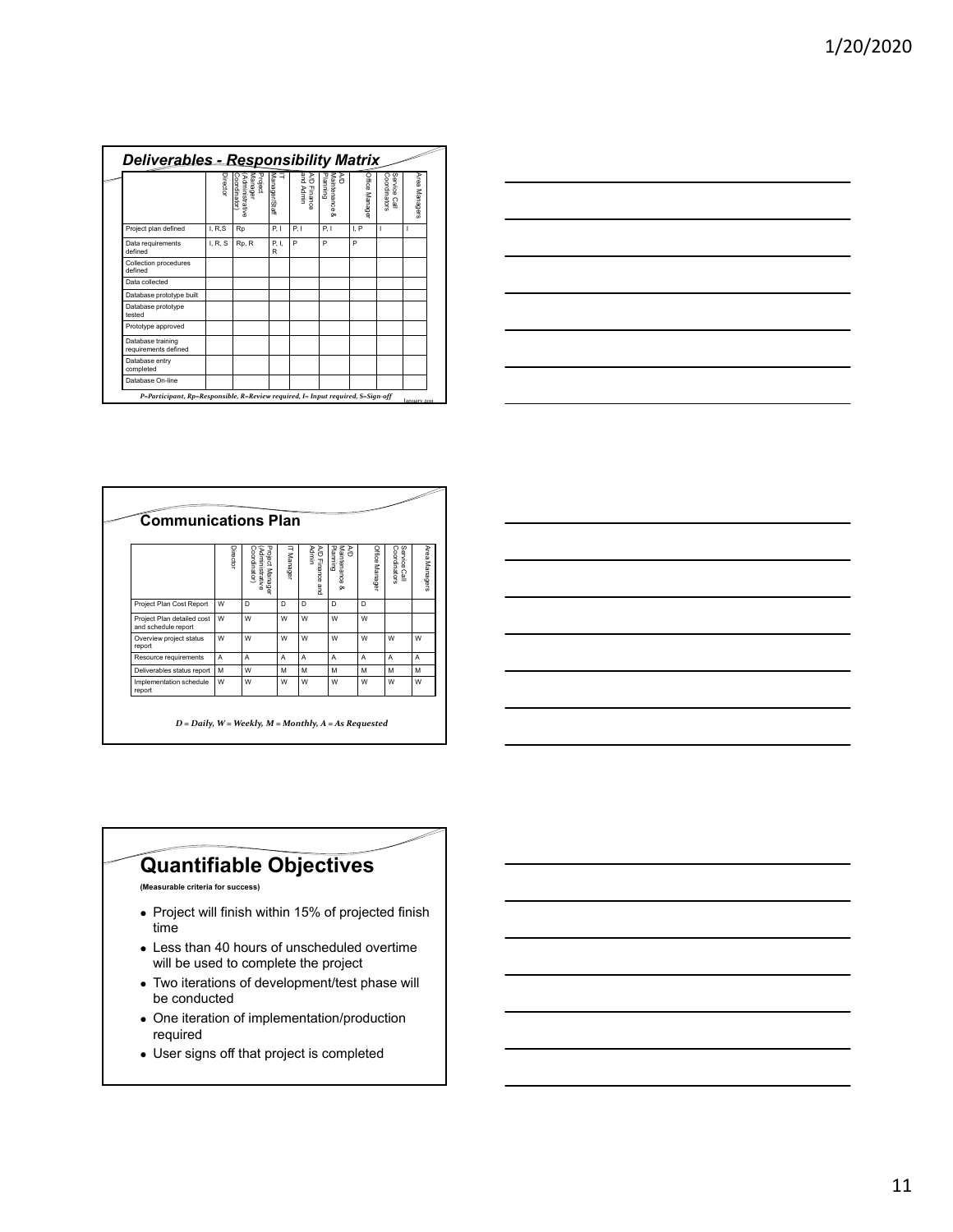### **Project Management (Deliverables by Project Phase)**

#### **2. Plan the Project**

- a. Risk profiles
- b. Risk log
- c. Risk management plan
- d. Work breakdown structure
- e. Guidelines for task size
- f. Network diagram
- g. Gantt chart
- h. Cost-estimating work sheet

### **Work Breakdown Structure and Deliverables**

- **(List major deliverables. Use words ending in "ed")**
- 
- 
- **Planning**<br> **Project Plan approved**<br> **Design**<br> **Database and reports design completed and approved<br>
<b>•** Data collection mechanism and distribution defined and approved
- 
- **Develop** Programming & fields approved for test **Test**
- User sign-off completed
- 
- **Implement** Programming moved to production, no major problems reported for one month
- 
- **Closeout** User feed-back for next phase documented Final user-sign-off completed

| Impact (high or low<br>Impact description<br>occurrence<br>Probability of<br>description (avoid<br>mitigate or accept<br>response<br>response and<br>Suggested<br>response<br>H<br>н<br>Delay in<br>Accept<br>schedule<br>Quality of<br>Mitigate - conduct training<br>database will<br>prior to work.<br>decrease<br>Contingency - Add time to<br>schedule to compensate for<br>additional work | status<br>Response approval<br>Who approves | Pending                                                   | Pending                              |
|--------------------------------------------------------------------------------------------------------------------------------------------------------------------------------------------------------------------------------------------------------------------------------------------------------------------------------------------------------------------------------------------------|---------------------------------------------|-----------------------------------------------------------|--------------------------------------|
| H<br>н<br>Delay in<br>Accept<br>schedule<br>allowing other deadlines to                                                                                                                                                                                                                                                                                                                          |                                             | Director                                                  | Director                             |
|                                                                                                                                                                                                                                                                                                                                                                                                  |                                             |                                                           | Avoid-design work top priority       |
|                                                                                                                                                                                                                                                                                                                                                                                                  |                                             |                                                           |                                      |
|                                                                                                                                                                                                                                                                                                                                                                                                  |                                             |                                                           |                                      |
|                                                                                                                                                                                                                                                                                                                                                                                                  |                                             |                                                           |                                      |
|                                                                                                                                                                                                                                                                                                                                                                                                  |                                             | Coordinators<br>and managers<br>won't give<br>information | Computer<br>resources<br>unavailable |

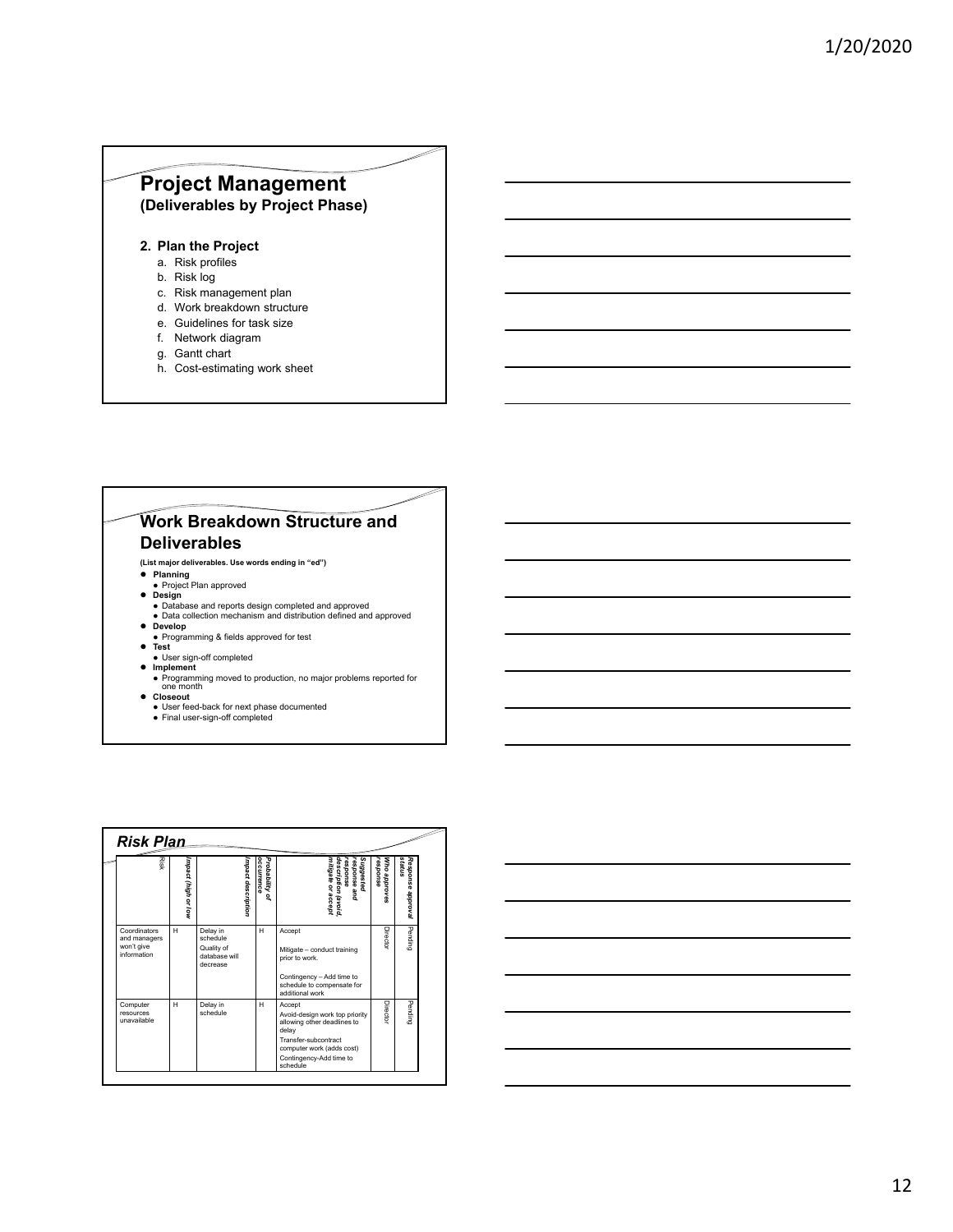### **Project Management (Deliverables by Project Phase)**

### **3. Project Control**

- a. Status reports for different audiences
- b. Cost and schedule tracking charts
- c. Meeting agendas, including open task reports
- d. Cost-tracking guidelines
- e. Issues log
- f. Change request form
- g. Change log

| <b>WBS/Deliverable</b>                                         | <b>Steps to Make Sure Deliverable is</b><br>Correct                                                                                                                                                       | <b>Criteria of Acceptance</b>                                                                                                            |
|----------------------------------------------------------------|-----------------------------------------------------------------------------------------------------------------------------------------------------------------------------------------------------------|------------------------------------------------------------------------------------------------------------------------------------------|
| <b>Project Plan</b><br>Approved                                | ·Use qualified personnel<br>-Meet with stakeholders to discuss<br>requirements<br>-Base project on approved project<br>assessment                                                                         | -Project plan based on<br>department template<br>-Project plan reviewed and<br>approved by those identified in<br>responsibility matrix. |
| <b>Database</b><br>reports design<br>completed and<br>approved | ·Use qualified personnel<br>-Meet with stakeholder (focus on users) to<br>review detailed requirements<br>-All key stakeholders identified in<br>responsibility matrix required to review and<br>sian-off | -Internal review peer review of<br>design completed and approved.<br>-Sign-off of key stakeholders                                       |
| Data collection<br>and distribution<br>defined and<br>approved | ·Use qualified personnel<br>-Meet with stakeholder (focus on users) to<br>review detailed requirements<br>-All key stakeholders identified in<br>responsibility matrix required to review and<br>sign-off | -Internal peer review of design<br>completed and approved<br>-Sign-off of key stakeholders                                               |

|  | <u> 1989 - Andrea Santa Andrea Andrea Andrea Andrea Andrea Andrea Andrea Andrea Andrea Andrea Andrea Andrea Andr</u> |  |
|--|----------------------------------------------------------------------------------------------------------------------|--|
|  |                                                                                                                      |  |
|  | <u> 1989 - Andrea Santa Andrea Andrea Andrea Andrea Andrea Andrea Andrea Andrea Andrea Andrea Andrea Andrea Andr</u> |  |
|  |                                                                                                                      |  |
|  |                                                                                                                      |  |
|  |                                                                                                                      |  |
|  | and the contract of the contract of the contract of the contract of the contract of the contract of the contract of  |  |

| <b>WBS/Deliverable</b>             | <b>Steps to Make Sure Deliverable</b><br>is Correct                                                                                  | <b>Criteria of Acceptance</b>                                                                                                                                   |
|------------------------------------|--------------------------------------------------------------------------------------------------------------------------------------|-----------------------------------------------------------------------------------------------------------------------------------------------------------------|
| Code approved<br>for test          | ·Use qualified personnel<br>-Follow internal coding procedures                                                                       | -Internal peer review of code completed<br>and approved.<br>·Sign-off of appropriate management<br>(as identified in responsibility matrix)                     |
| User sign-off<br>completed         | ·Use qualified personnel<br>-All key stakeholders identified in<br>responsibility matrix required do<br>required testing to sign-off | Internal review peer review of test<br>results completed and approved<br>-Sign-off of key stakeholders                                                          |
| Code moved to<br>production        | ·Use qualified personnel<br>.Follow production code procedure                                                                        | -Internal review peer review of move to<br>production completed and approved<br>-Sign-off of appropriate management<br>(as identified in responsibility matrix) |
| <b>User Feedback</b><br>documented | ·Use qualified personnel<br>.Follow internal user documentation<br>procedures                                                        | -Internal review peer review of<br>feedback<br>-Sign-off of appropriate management<br>(as identified in responsibility matrix)                                  |
| Final User sign-<br>off completed  | ·Use qualified personnel<br>-Follow internal sign-off procedures                                                                     | -Sign-off of appropriate management<br>(as identified in responsibility matrix)<br>-Project plan with lessons learned<br>archived with user sign-off            |

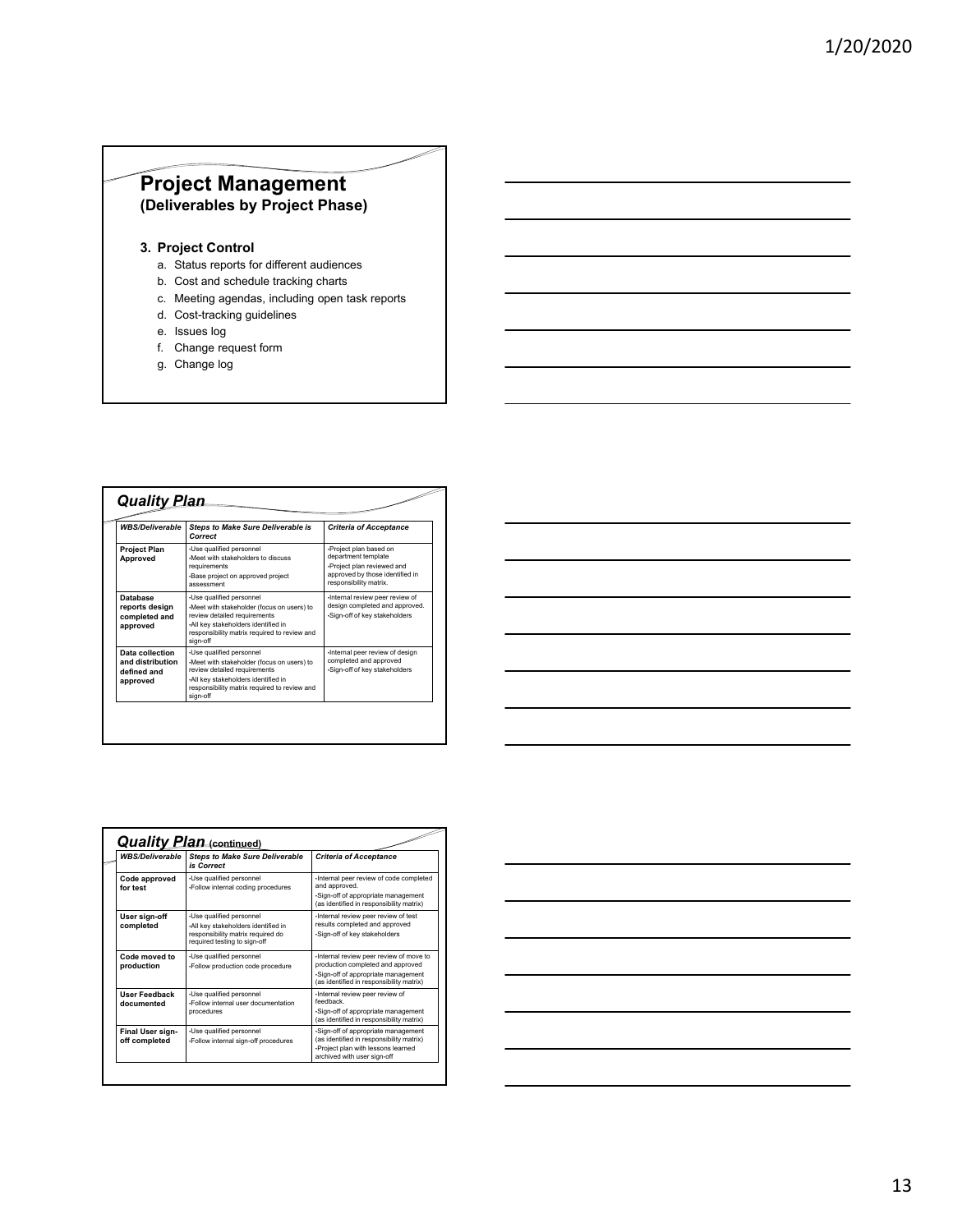### **Budget and Time Constraints**

**(Include answers to "how fixed is the budget?" How was the deadline arrived at? How far over budget or how late can we be and still be successful? Do we know enough to produce reliable estimates?)**

- One month to define and approve plan
- Three months to complete
- Two IT staff working on project half time during the project

### **Project Management (Deliverables by Project Phase)**

- **4. Close Out**
	- a. Post project review agenda and guidelines
	- b. Post project review report
	- c. Client satisfaction assessment
	- d. Project history file guidelines
	- e. Project summary report

## **Close-out Reporting**

- Notify participants of transition tasks with a project turnover memo
- Document lessons learned and product improvement suggestions
- Detail unresolved issues to be handled in the next phase
- Survey participants of what they would do differently next time